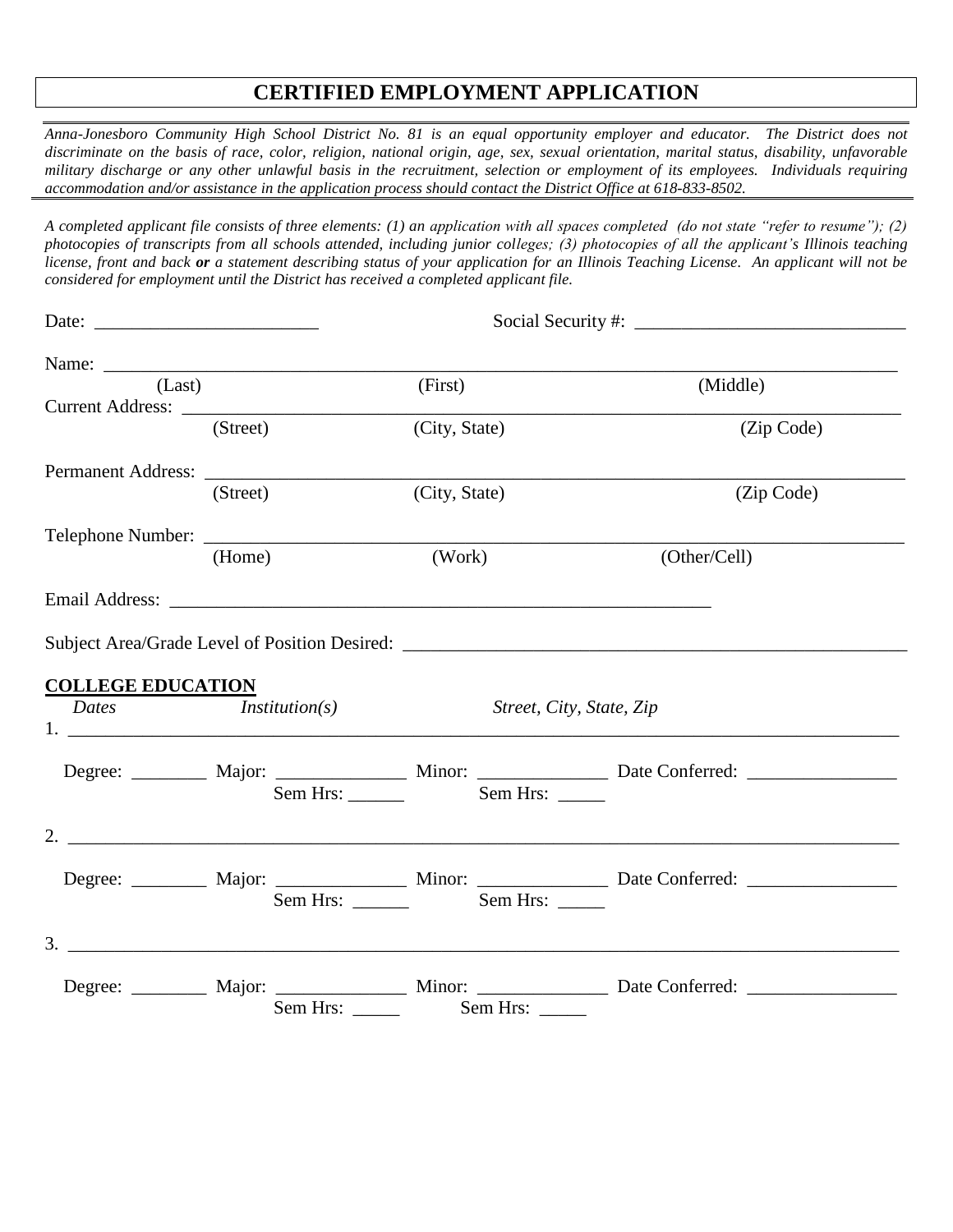## **EXPERIENCE: Teaching Experience:** (List most recent first)

| <b>Dates</b>                  | <b>Institution/Address</b>                       | Grade/Subject                                                                                                                                                                                                                                                                                                          | Supervisor, Phone $#$ |
|-------------------------------|--------------------------------------------------|------------------------------------------------------------------------------------------------------------------------------------------------------------------------------------------------------------------------------------------------------------------------------------------------------------------------|-----------------------|
|                               |                                                  |                                                                                                                                                                                                                                                                                                                        |                       |
|                               |                                                  | 2. $\frac{1}{2}$ $\frac{1}{2}$ $\frac{1}{2}$ $\frac{1}{2}$ $\frac{1}{2}$ $\frac{1}{2}$ $\frac{1}{2}$ $\frac{1}{2}$ $\frac{1}{2}$ $\frac{1}{2}$ $\frac{1}{2}$ $\frac{1}{2}$ $\frac{1}{2}$ $\frac{1}{2}$ $\frac{1}{2}$ $\frac{1}{2}$ $\frac{1}{2}$ $\frac{1}{2}$ $\frac{1}{2}$ $\frac{1}{2}$ $\frac{1}{2}$ $\frac{1}{2}$ |                       |
|                               |                                                  |                                                                                                                                                                                                                                                                                                                        |                       |
| <b>Student Teaching:</b>      |                                                  |                                                                                                                                                                                                                                                                                                                        |                       |
|                               | Date <i>Institution/Address</i>                  | Grade/Subject                                                                                                                                                                                                                                                                                                          | <b>Contact Person</b> |
|                               | DO YOU HOLD A VALID AND ACTIVE ILLINOIS LICENSE? |                                                                                                                                                                                                                                                                                                                        |                       |
|                               |                                                  |                                                                                                                                                                                                                                                                                                                        |                       |
|                               |                                                  |                                                                                                                                                                                                                                                                                                                        |                       |
|                               |                                                  |                                                                                                                                                                                                                                                                                                                        | Endorsement:          |
|                               |                                                  |                                                                                                                                                                                                                                                                                                                        |                       |
| <b>Other Work Experience:</b> |                                                  |                                                                                                                                                                                                                                                                                                                        |                       |
|                               | Dates Company/Job Title                          | City, State, Zip                                                                                                                                                                                                                                                                                                       | Supervisor, Phone $#$ |
|                               |                                                  |                                                                                                                                                                                                                                                                                                                        |                       |
|                               |                                                  |                                                                                                                                                                                                                                                                                                                        |                       |
|                               |                                                  |                                                                                                                                                                                                                                                                                                                        |                       |
|                               |                                                  |                                                                                                                                                                                                                                                                                                                        |                       |
|                               |                                                  |                                                                                                                                                                                                                                                                                                                        |                       |
| PERSONAL DATA:                |                                                  |                                                                                                                                                                                                                                                                                                                        |                       |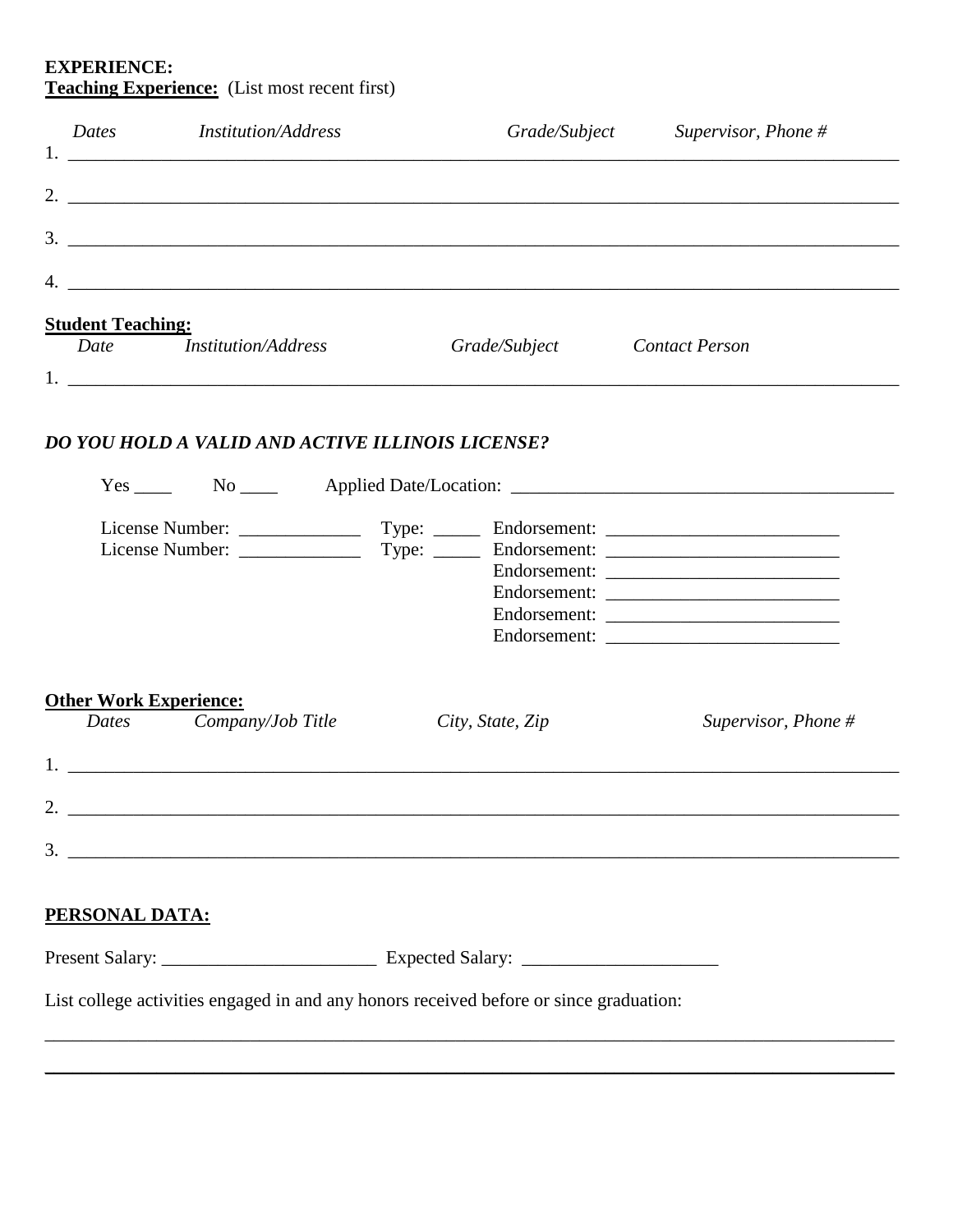### **PROFESSIONAL REFERENCES:**

Please identify individuals who are able to provide information regarding your qualifications for the position(s) you seek. Please include superintendents and principals with whom you have worked.

|                     | <b>NAME</b> | <b>POSITION</b> | <b>ADDRESS</b> | <b>TELEPHONE</b> |
|---------------------|-------------|-----------------|----------------|------------------|
| . .                 |             |                 |                |                  |
|                     |             |                 |                |                  |
| $\mathcal{L}$<br>∠. |             |                 |                |                  |
| 3.                  |             |                 |                |                  |
|                     |             |                 |                |                  |

#### **In order to be considered for employment, you must fully complete the following questionnaire and sign it.**

- 1. Are you presently being investigated or under a procedure to consider your discharge for misconduct by your present employer or have you offered a resignation to your previous employer? \_\_\_YES \_\_\_ NO If yes, please explain the circumstances on a separate sheet of paper and attach to this application.
- 2. Have you ever been reprimanded, disciplined, discharged, or asked to resign from a prior position?  $-$  YES  $-$  NO If yes, please explain the circumstances on a separate piece of paper and attach to this application.
- 3. Have you ever resigned from a prior position without being asked, but under circumstances involving your employer's investigation of your sexual contact with another person, of mishandling funds, or of criminal conduct resulting in a conviction or criminal penalty? \_\_\_ YES \_\_\_ NO If yes, please explain the circumstances on a separate sheet of paper and attach to this application.
- 4. Have you (a) ever been convicted of a crime, other than a minor traffic offense; or (b) ever entered a plea of guilty or "no contest", or (c) has any court every deferred further proceedings without entering a finding of guilty and placed you on probation, for any crime other than a minor traffic offense?  $\overline{\phantom{1}}$  YES  $\overline{\phantom{1}}$  NO If yes, please explain, in detail on a separate sheet of paper, including the date of the charge, the court action, the offense in question, and the address of the court involved.
- 5. Have you ever failed to be reappointed to a teaching position, i.e. employment non renewed while you were a non-tenured teacher? \_\_\_ YES \_\_\_ NO If yes, where and why?

My signature below constitutes authorization to check my employment history, including without limitation, evaluations, disciplinary records, criminal conviction record checks, reference checks, and release of investigatory information possessed by any former or current employer or state, local or federal agency. I further authorize those persons, agencies or entities that Anna-Jonesboro Community High School District No. 81 ("District") contacts in connection with my employment application to fully provide the District with any and all information related to the matters set forth above, including but not limited to copies of all personnel records, disciplinary records and all performance evaluations. I expressly waive, in connection with the District's request for any such employment related information, any claims, including without limitation, defamation, emotional distress, invasion of privacy, or interference with contractual relations that I might otherwise have against the entities providing information to the District as part of this application, its agents and officials or against any provider of such information. I have read this authorization and release of all claims, and I expressly agree to the terms set out herein.

\_\_\_\_\_\_\_\_\_\_\_\_\_\_\_\_\_\_\_\_\_\_\_\_\_\_\_\_\_\_\_\_\_\_\_\_\_\_\_\_\_\_\_\_\_\_\_\_\_ \_\_\_\_\_\_\_\_\_\_\_\_\_\_\_\_\_\_\_\_\_\_\_\_\_\_\_\_\_\_\_\_\_\_\_\_\_\_